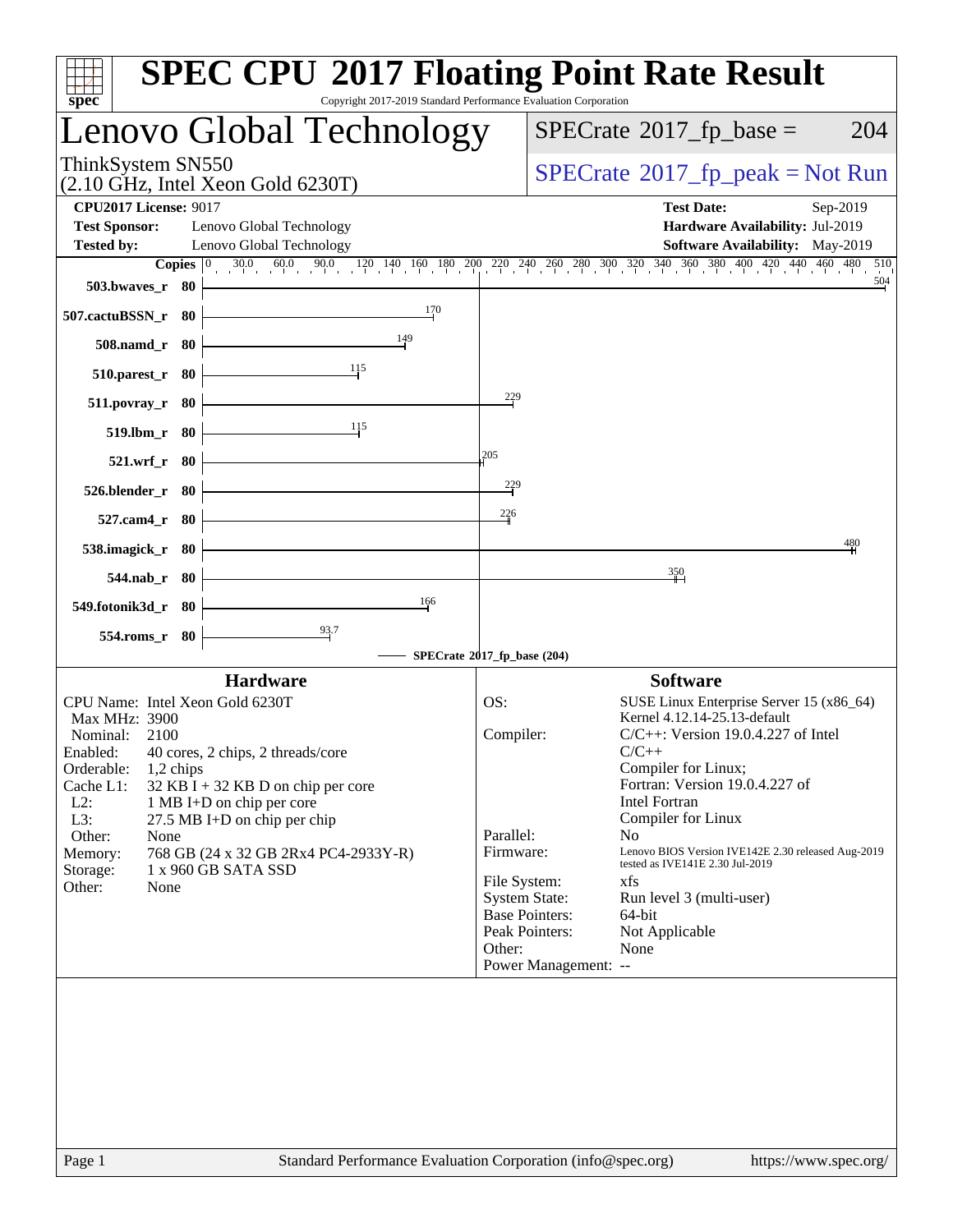

# Lenovo Global Technology

 $SPECTate$ <sup>®</sup>[2017\\_fp\\_base =](http://www.spec.org/auto/cpu2017/Docs/result-fields.html#SPECrate2017fpbase) 204

(2.10 GHz, Intel Xeon Gold 6230T)

ThinkSystem SN550<br>  $(2.10 \text{ GHz}_{\text{total}} \text{ York})$  [SPECrate](http://www.spec.org/auto/cpu2017/Docs/result-fields.html#SPECrate2017fppeak)®[2017\\_fp\\_peak = N](http://www.spec.org/auto/cpu2017/Docs/result-fields.html#SPECrate2017fppeak)ot Run

**[Test Sponsor:](http://www.spec.org/auto/cpu2017/Docs/result-fields.html#TestSponsor)** Lenovo Global Technology **[Hardware Availability:](http://www.spec.org/auto/cpu2017/Docs/result-fields.html#HardwareAvailability)** Jul-2019 **[Tested by:](http://www.spec.org/auto/cpu2017/Docs/result-fields.html#Testedby)** Lenovo Global Technology **[Software Availability:](http://www.spec.org/auto/cpu2017/Docs/result-fields.html#SoftwareAvailability)** May-2019

**[CPU2017 License:](http://www.spec.org/auto/cpu2017/Docs/result-fields.html#CPU2017License)** 9017 **[Test Date:](http://www.spec.org/auto/cpu2017/Docs/result-fields.html#TestDate)** Sep-2019

#### **[Results Table](http://www.spec.org/auto/cpu2017/Docs/result-fields.html#ResultsTable)**

|                                               | <b>Base</b>   |                |                |                | <b>Peak</b> |                |            |               |                |              |                |              |                |              |
|-----------------------------------------------|---------------|----------------|----------------|----------------|-------------|----------------|------------|---------------|----------------|--------------|----------------|--------------|----------------|--------------|
| <b>Benchmark</b>                              | <b>Copies</b> | <b>Seconds</b> | Ratio          | <b>Seconds</b> | Ratio       | <b>Seconds</b> | Ratio      | <b>Copies</b> | <b>Seconds</b> | <b>Ratio</b> | <b>Seconds</b> | <b>Ratio</b> | <b>Seconds</b> | <b>Ratio</b> |
| 503.bwaves_r                                  | 80            | 1590           | 504            | 1591           | 504         | 1590           | 505        |               |                |              |                |              |                |              |
| 507.cactuBSSN r                               | 80            | 595            | 170            | 595            | 170         | <u>595</u>     | <b>170</b> |               |                |              |                |              |                |              |
| $508$ .namd $r$                               | 80            | 509            | 149            | 510            | 149         | 508            | 150        |               |                |              |                |              |                |              |
| 510.parest_r                                  | 80            | 1821           | 115            | 1825           | 115         | 1822           | <b>115</b> |               |                |              |                |              |                |              |
| 511.povray_r                                  | 80            | 816            | 229            | 814            | 229         | 814            | 230        |               |                |              |                |              |                |              |
| 519.lbm r                                     | 80            | 730            | 115            | 730            | 115         | 732            | 115        |               |                |              |                |              |                |              |
| $521$ .wrf $r$                                | 80            | 877            | 204            | 863            | 208         | 874            | 205        |               |                |              |                |              |                |              |
| 526.blender r                                 | 80            | 531            | 229            | 532            | 229         | 531            | 230        |               |                |              |                |              |                |              |
| $527$ .cam $4r$                               | 80            | 617            | 227            | 620            | 226         | 620            | 226        |               |                |              |                |              |                |              |
| 538.imagick_r                                 | 80            | 415            | 480            | 415            | 480         | 413            | 482        |               |                |              |                |              |                |              |
| $544$ .nab r                                  | 80            | 385            | 350            | 386            | 349         | 378            | 356        |               |                |              |                |              |                |              |
| 549.fotonik3d r                               | 80            | 1878           | 166            | 1870           | 167         | 1874           | 166        |               |                |              |                |              |                |              |
| $554$ .roms_r                                 | 80            | 1358           | 93.6           | 1356           | 93.7        | 1355           | 93.8       |               |                |              |                |              |                |              |
| $SPECrate$ <sup>®</sup> 2017_fp_base =<br>204 |               |                |                |                |             |                |            |               |                |              |                |              |                |              |
| $SPECrate^{\circ}2017$ fp peak =              |               |                | <b>Not Run</b> |                |             |                |            |               |                |              |                |              |                |              |

Results appear in the [order in which they were run.](http://www.spec.org/auto/cpu2017/Docs/result-fields.html#RunOrder) Bold underlined text [indicates a median measurement.](http://www.spec.org/auto/cpu2017/Docs/result-fields.html#Median)

#### **[Submit Notes](http://www.spec.org/auto/cpu2017/Docs/result-fields.html#SubmitNotes)**

 The numactl mechanism was used to bind copies to processors. The config file option 'submit' was used to generate numactl commands to bind each copy to a specific processor. For details, please see the config file.

### **[Operating System Notes](http://www.spec.org/auto/cpu2017/Docs/result-fields.html#OperatingSystemNotes)**

Stack size set to unlimited using "ulimit -s unlimited"

### **[General Notes](http://www.spec.org/auto/cpu2017/Docs/result-fields.html#GeneralNotes)**

Environment variables set by runcpu before the start of the run: LD\_LIBRARY\_PATH = "/home/cpu2017-1.0.5-ic19.0u4/lib/intel64"

 Binaries compiled on a system with 1x Intel Core i9-799X CPU + 32GB RAM memory using Redhat Enterprise Linux 7.5 Transparent Huge Pages enabled by default Prior to runcpu invocation Filesystem page cache synced and cleared with: sync; echo 3> /proc/sys/vm/drop\_caches runcpu command invoked through numactl i.e.: numactl --interleave=all runcpu <etc> NA: The test sponsor attests, as of date of publication, that CVE-2017-5754 (Meltdown) is mitigated in the system as tested and documented.

**(Continued on next page)**

| Page 2<br>Standard Performance Evaluation Corporation (info@spec.org)<br>https://www.spec.org/ |
|------------------------------------------------------------------------------------------------|
|------------------------------------------------------------------------------------------------|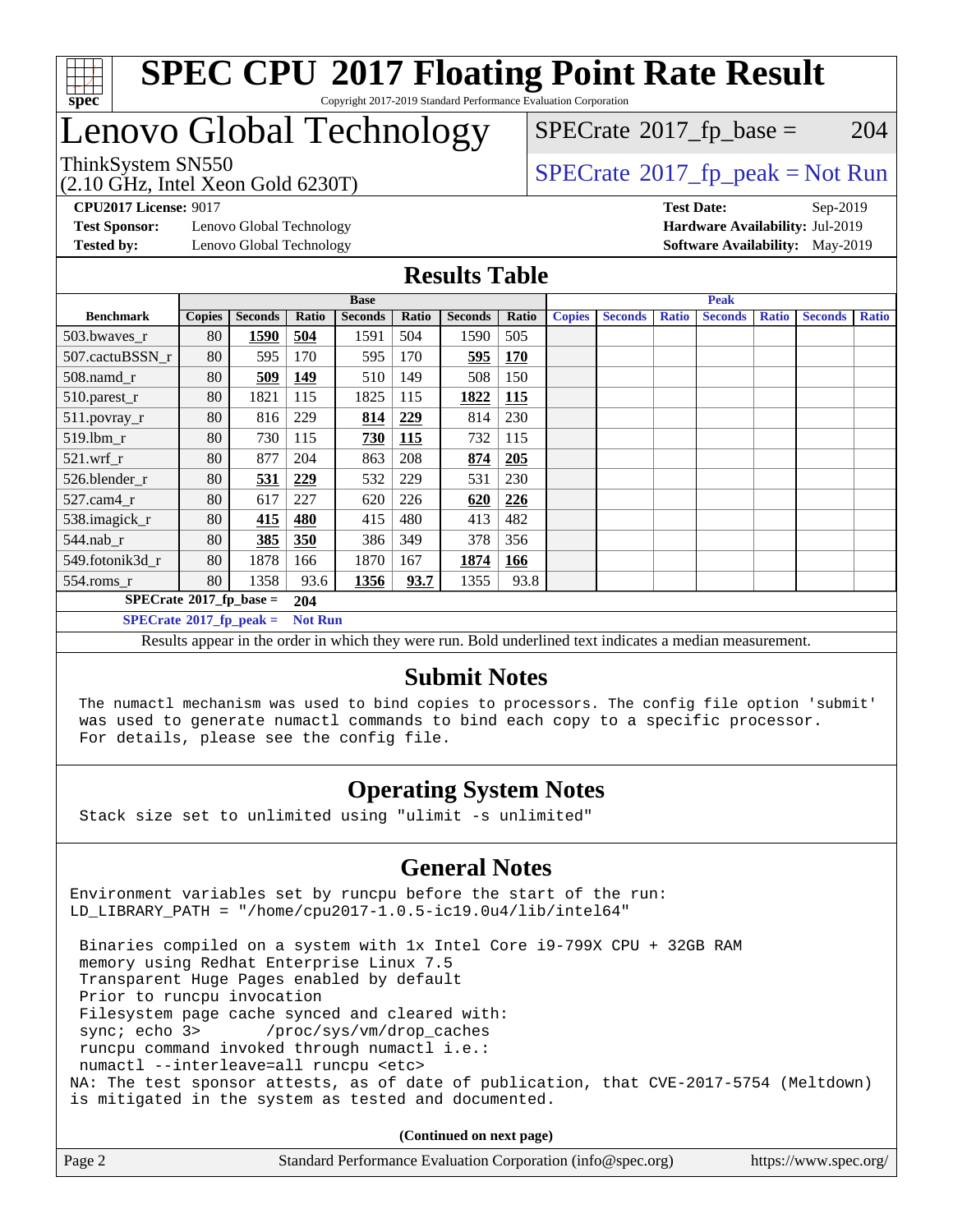

# **[SPEC CPU](http://www.spec.org/auto/cpu2017/Docs/result-fields.html#SPECCPU2017FloatingPointRateResult)[2017 Floating Point Rate Result](http://www.spec.org/auto/cpu2017/Docs/result-fields.html#SPECCPU2017FloatingPointRateResult)**

Copyright 2017-2019 Standard Performance Evaluation Corporation

Lenovo Global Technology

 $SPECTate$ <sup>®</sup>[2017\\_fp\\_base =](http://www.spec.org/auto/cpu2017/Docs/result-fields.html#SPECrate2017fpbase) 204

(2.10 GHz, Intel Xeon Gold 6230T)

ThinkSystem SN550<br>  $SPECTR_{10}$  [SPECrate](http://www.spec.org/auto/cpu2017/Docs/result-fields.html#SPECrate2017fppeak)®[2017\\_fp\\_peak = N](http://www.spec.org/auto/cpu2017/Docs/result-fields.html#SPECrate2017fppeak)ot Run

**[Test Sponsor:](http://www.spec.org/auto/cpu2017/Docs/result-fields.html#TestSponsor)** Lenovo Global Technology **[Hardware Availability:](http://www.spec.org/auto/cpu2017/Docs/result-fields.html#HardwareAvailability)** Jul-2019 **[Tested by:](http://www.spec.org/auto/cpu2017/Docs/result-fields.html#Testedby)** Lenovo Global Technology **[Software Availability:](http://www.spec.org/auto/cpu2017/Docs/result-fields.html#SoftwareAvailability)** May-2019

**[CPU2017 License:](http://www.spec.org/auto/cpu2017/Docs/result-fields.html#CPU2017License)** 9017 **[Test Date:](http://www.spec.org/auto/cpu2017/Docs/result-fields.html#TestDate)** Sep-2019

#### **[General Notes \(Continued\)](http://www.spec.org/auto/cpu2017/Docs/result-fields.html#GeneralNotes)**

Yes: The test sponsor attests, as of date of publication, that CVE-2017-5753 (Spectre variant 1) is mitigated in the system as tested and documented. Yes: The test sponsor attests, as of date of publication, that CVE-2017-5715 (Spectre variant 2) is mitigated in the system as tested and documented. Yes: The test sponsor attests, as of date of publication, that CVE-2018-3640 (Spectre variant 3a) is mitigated in the system as tested and documented. Yes: The test sponsor attests, as of date of publication, that CVE-2018-3639 (Spectre variant 4) is mitigated in the system as tested and documented.

#### **[Platform Notes](http://www.spec.org/auto/cpu2017/Docs/result-fields.html#PlatformNotes)**

Page 3 Standard Performance Evaluation Corporation [\(info@spec.org\)](mailto:info@spec.org) <https://www.spec.org/> BIOS configuration: Choose Operating Mode set to Maximum Performance Trusted Execution Technology set to Enable SNC set to Enable CPU Frequency Limits set to Restrict Maximum Frequency Workload Configuration set to I/O Sensitive Sysinfo program /home/cpu2017-1.0.5-ic19.0u4/bin/sysinfo Rev: r5974 of 2018-05-19 9bcde8f2999c33d61f64985e45859ea9 running on linux-cq9p Mon Sep 23 21:37:08 2019 SUT (System Under Test) info as seen by some common utilities. For more information on this section, see <https://www.spec.org/cpu2017/Docs/config.html#sysinfo> From /proc/cpuinfo model name : Intel(R) Xeon(R) Gold 6230T CPU @ 2.10GHz 2 "physical id"s (chips) 80 "processors" cores, siblings (Caution: counting these is hw and system dependent. The following excerpts from /proc/cpuinfo might not be reliable. Use with caution.) cpu cores : 20 siblings : 40 physical 0: cores 0 1 2 3 4 8 9 10 11 12 16 17 18 19 20 24 25 26 27 28 physical 1: cores 0 1 2 3 4 8 9 10 11 12 16 17 18 19 20 24 25 26 27 28 From lscpu: Architecture: x86\_64<br>
CPU op-mode(s): 32-bit, 64-bit CPU op-mode $(s)$ : Byte Order: Little Endian  $CPU(s):$  80 On-line CPU(s) list: 0-79 Thread(s) per core: 2 Core(s) per socket: 20 Socket(s): 2 NUMA node(s): 4 **(Continued on next page)**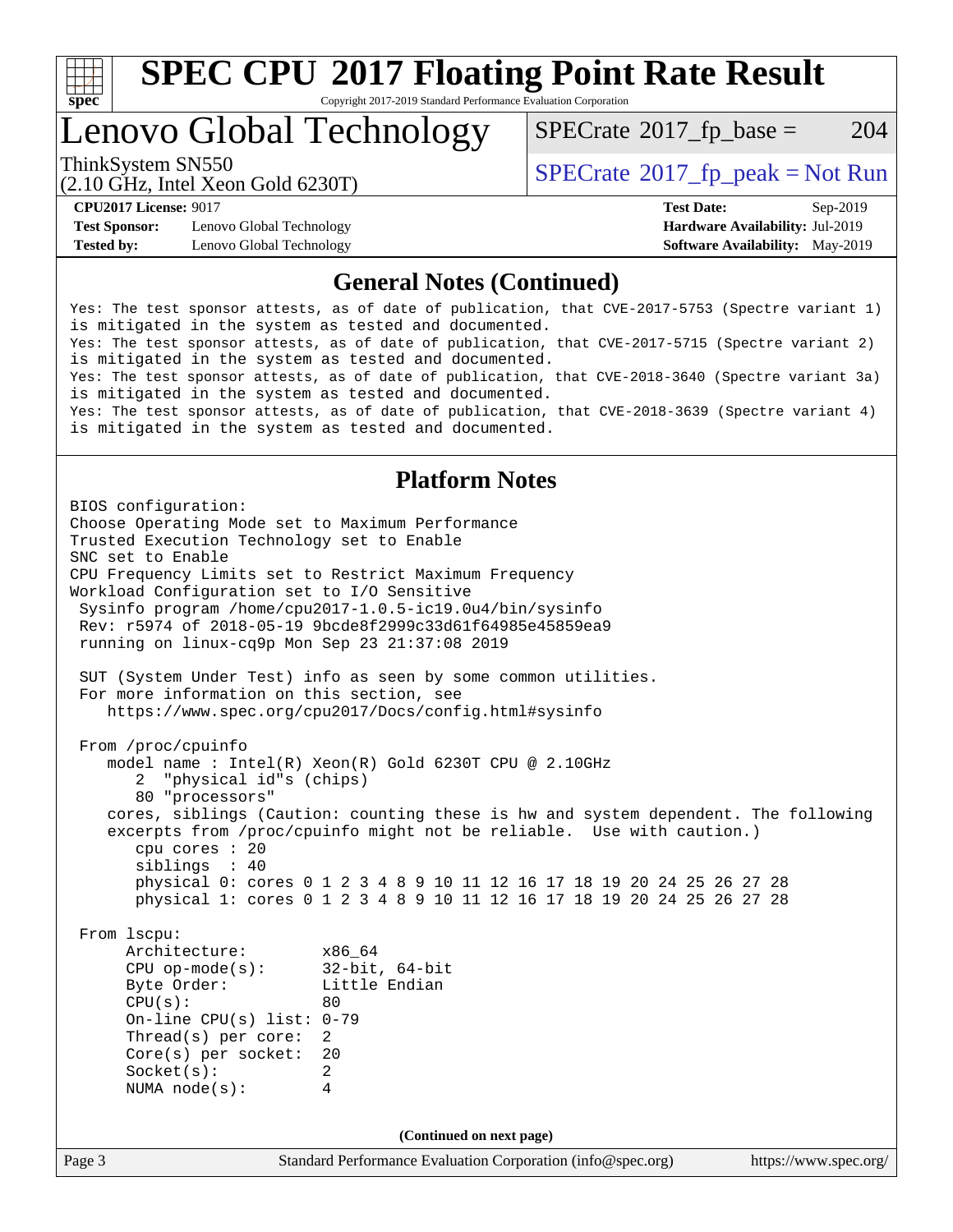

# **[SPEC CPU](http://www.spec.org/auto/cpu2017/Docs/result-fields.html#SPECCPU2017FloatingPointRateResult)[2017 Floating Point Rate Result](http://www.spec.org/auto/cpu2017/Docs/result-fields.html#SPECCPU2017FloatingPointRateResult)**

Copyright 2017-2019 Standard Performance Evaluation Corporation

Lenovo Global Technology

 $SPECTate@2017_fp\_base = 204$ 

(2.10 GHz, Intel Xeon Gold 6230T)

ThinkSystem SN550<br>  $(2.10 \text{ GHz})$  Intel Xeon Gold 6230T)

**[CPU2017 License:](http://www.spec.org/auto/cpu2017/Docs/result-fields.html#CPU2017License)** 9017 **[Test Date:](http://www.spec.org/auto/cpu2017/Docs/result-fields.html#TestDate)** Sep-2019

**[Test Sponsor:](http://www.spec.org/auto/cpu2017/Docs/result-fields.html#TestSponsor)** Lenovo Global Technology **[Hardware Availability:](http://www.spec.org/auto/cpu2017/Docs/result-fields.html#HardwareAvailability)** Jul-2019 **[Tested by:](http://www.spec.org/auto/cpu2017/Docs/result-fields.html#Testedby)** Lenovo Global Technology **[Software Availability:](http://www.spec.org/auto/cpu2017/Docs/result-fields.html#SoftwareAvailability)** May-2019

#### **[Platform Notes \(Continued\)](http://www.spec.org/auto/cpu2017/Docs/result-fields.html#PlatformNotes)**

| Vendor ID:                 | GenuineIntel                                                                         |
|----------------------------|--------------------------------------------------------------------------------------|
| CPU family:                | 6                                                                                    |
| Model:                     | 85                                                                                   |
| Model name:                | $Intel(R) Xeon(R) Gold 6230T CPU @ 2.10GHz$                                          |
| Stepping:                  | 7                                                                                    |
| CPU MHz:                   | 2100.000                                                                             |
| CPU max MHz:               | 3900.0000                                                                            |
| CPU min MHz:               | 800.0000                                                                             |
| BogoMIPS:                  | 4200.00                                                                              |
| Virtualization:            | $VT - x$                                                                             |
| L1d cache:                 | 32K                                                                                  |
| Lli cache:                 | 32K                                                                                  |
| L2 cache:                  | 1024K                                                                                |
| L3 cache:                  | 28160K                                                                               |
| NUMA node0 CPU(s):         | $0-2, 5, 6, 10-12, 15, 16, 40-42, 45, 46, 50-52, 55, 56$                             |
| NUMA $node1$ $CPU(s):$     | 3, 4, 7-9, 13, 14, 17-19, 43, 44, 47-49, 53, 54, 57-59                               |
| NUMA $node2$ $CPU(s):$     | 20-22, 25, 26, 30-32, 35, 36, 60-62, 65, 66, 70-72, 75, 76                           |
| NUMA $node3$ $CPU(s)$ :    | 23, 24, 27-29, 33, 34, 37-39, 63, 64, 67-69, 73, 74, 77-79                           |
| Flags:                     | fpu vme de pse tsc msr pae mce cx8 apic sep mtrr pge mca cmov                        |
|                            | pat pse36 clflush dts acpi mmx fxsr sse sse2 ss ht tm pbe syscall nx pdpelgb rdtscp  |
|                            | lm constant_tsc art arch_perfmon pebs bts rep_good nopl xtopology nonstop_tsc cpuid  |
|                            | aperfmperf pni pclmulqdq dtes64 ds_cpl vmx smx est tm2 ssse3 sdbg fma cx16 xtpr pdcm |
|                            | pcid dca sse4_1 sse4_2 x2apic movbe popcnt tsc_deadline_timer aes xsave avx f16c     |
|                            | rdrand lahf_lm abm 3dnowprefetch cpuid_fault epb cat_13 cdp_13 invpcid_single        |
|                            | intel_ppin ssbd mba ibrs ibpb stibp tpr_shadow vnmi flexpriority ept vpid fsgsbase   |
|                            | tsc_adjust bmil hle avx2 smep bmi2 erms invpcid rtm cqm mpx rdt_a avx512f avx512dq   |
|                            | rdseed adx smap clflushopt clwb intel_pt avx512cd avx512bw avx512vl xsaveopt xsavec  |
|                            | xgetbvl xsaves cqm_llc cqm_occup_llc cqm_mbm_total cqm_mbm_local dtherm ida arat pln |
|                            | pts pku ospke avx512_vnni flush_l1d arch_capabilities                                |
|                            |                                                                                      |
| /proc/cpuinfo cache data   |                                                                                      |
| cache size : 28160 KB      |                                                                                      |
|                            |                                                                                      |
|                            | From numactl --hardware WARNING: a numactl 'node' might or might not correspond to a |
| physical chip.             |                                                                                      |
| $available: 4 nodes (0-3)$ |                                                                                      |
|                            | node 0 cpus: 0 1 2 5 6 10 11 12 15 16 40 41 42 45 46 50 51 52 55 56                  |
| node 0 size: 193103 MB     |                                                                                      |
| node 0 free: 186679 MB     |                                                                                      |
|                            | node 1 cpus: 3 4 7 8 9 13 14 17 18 19 43 44 47 48 49 53 54 57 58 59                  |
| node 1 size: 193521 MB     |                                                                                      |
| node 1 free: 193200 MB     |                                                                                      |
|                            | node 2 cpus: 20 21 22 25 26 30 31 32 35 36 60 61 62 65 66 70 71 72 75 76             |
| node 2 size: 193521 MB     |                                                                                      |
| node 2 free: 193230 MB     |                                                                                      |
|                            | node 3 cpus: 23 24 27 28 29 33 34 37 38 39 63 64 67 68 69 73 74 77 78 79             |
| node 3 size: 193519 MB     |                                                                                      |
|                            |                                                                                      |
|                            | (Continued on next page)                                                             |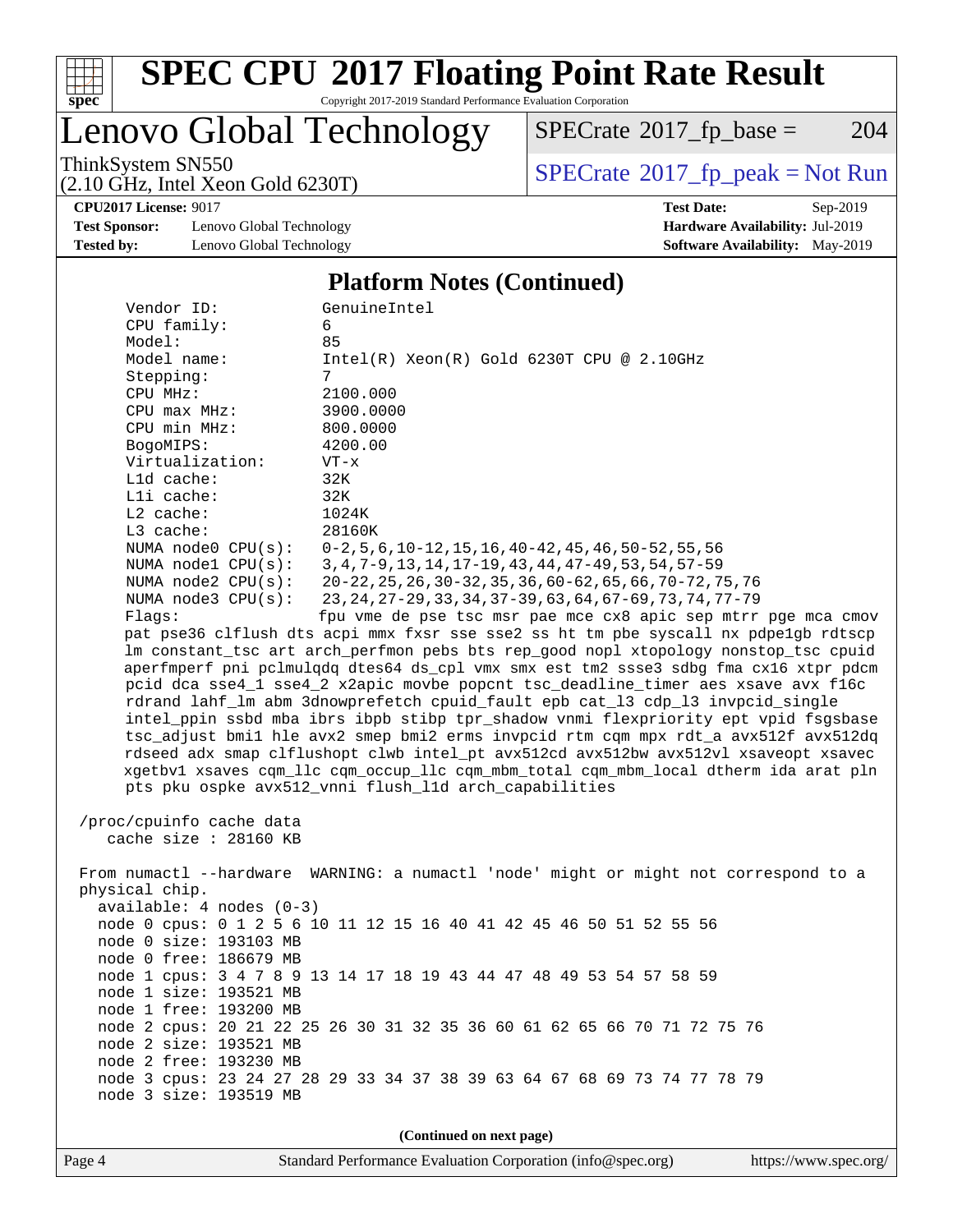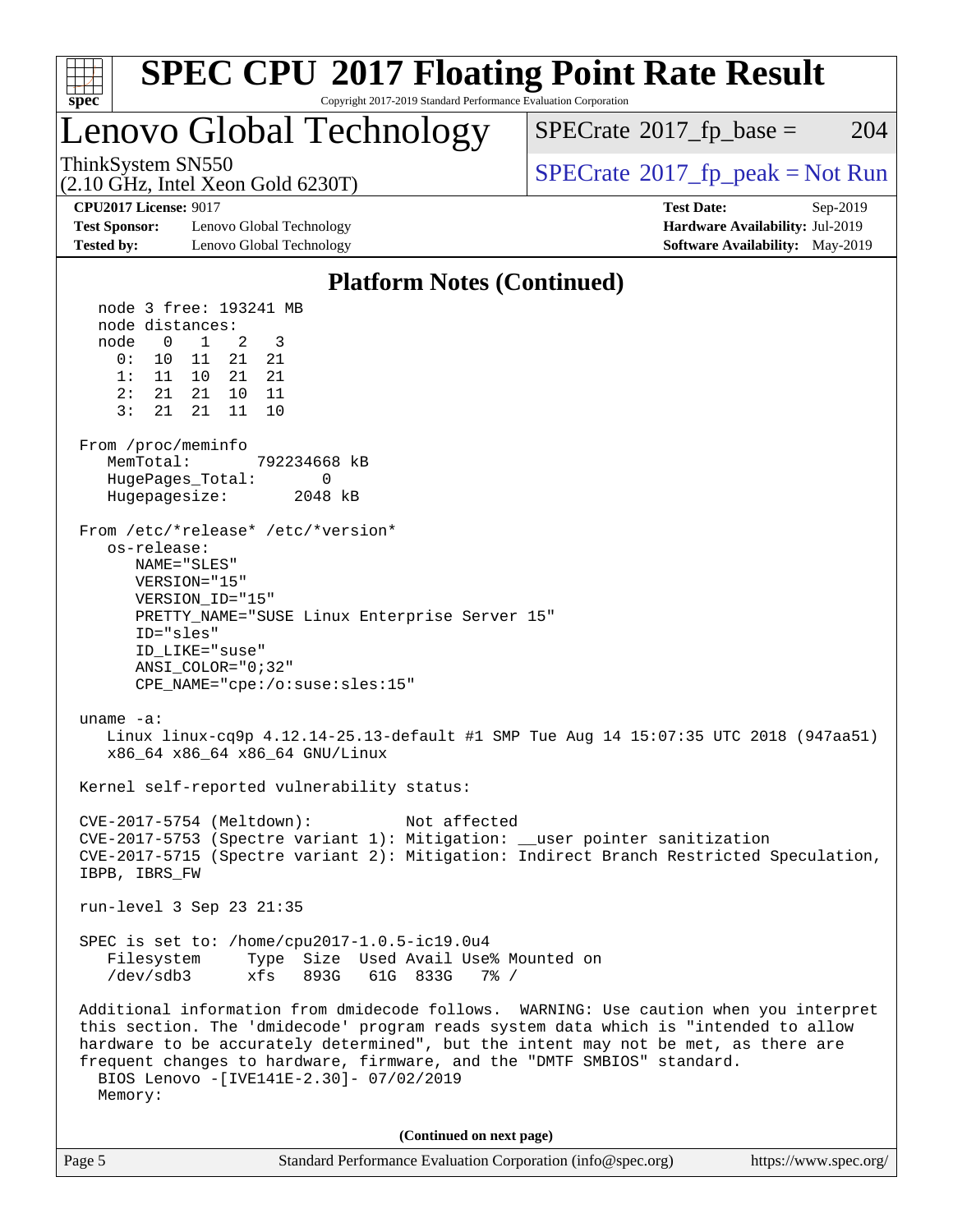

# **[SPEC CPU](http://www.spec.org/auto/cpu2017/Docs/result-fields.html#SPECCPU2017FloatingPointRateResult)[2017 Floating Point Rate Result](http://www.spec.org/auto/cpu2017/Docs/result-fields.html#SPECCPU2017FloatingPointRateResult)**

Copyright 2017-2019 Standard Performance Evaluation Corporation

# Lenovo Global Technology

 $SPECTate@2017_fp\_base = 204$ 

(2.10 GHz, Intel Xeon Gold 6230T)

ThinkSystem SN550<br>  $(2.10 \text{ GHz})$  Intel Xeon Gold 6230T)

**[Test Sponsor:](http://www.spec.org/auto/cpu2017/Docs/result-fields.html#TestSponsor)** Lenovo Global Technology **[Hardware Availability:](http://www.spec.org/auto/cpu2017/Docs/result-fields.html#HardwareAvailability)** Jul-2019 **[Tested by:](http://www.spec.org/auto/cpu2017/Docs/result-fields.html#Testedby)** Lenovo Global Technology **[Software Availability:](http://www.spec.org/auto/cpu2017/Docs/result-fields.html#SoftwareAvailability)** May-2019

**[CPU2017 License:](http://www.spec.org/auto/cpu2017/Docs/result-fields.html#CPU2017License)** 9017 **[Test Date:](http://www.spec.org/auto/cpu2017/Docs/result-fields.html#TestDate)** Sep-2019

#### **[Platform Notes \(Continued\)](http://www.spec.org/auto/cpu2017/Docs/result-fields.html#PlatformNotes)**

24x Samsung M393A4K40CB2-CVF 32 GB 2 rank 2933

(End of data from sysinfo program)

#### **[Compiler Version Notes](http://www.spec.org/auto/cpu2017/Docs/result-fields.html#CompilerVersionNotes)**

| Standard Performance Evaluation Corporation (info@spec.org)<br>https://www.spec.org/<br>Page 6                                                  |
|-------------------------------------------------------------------------------------------------------------------------------------------------|
| (Continued on next page)                                                                                                                        |
|                                                                                                                                                 |
| Copyright (C) 1985-2019 Intel Corporation. All rights reserved.                                                                                 |
| 64, Version 19.0.4.227 Build 20190416                                                                                                           |
| Copyright (C) 1985-2019 Intel Corporation. All rights reserved.<br>$Intel(R)$ Fortran Intel(R) 64 Compiler for applications running on Intel(R) |
| Version 19.0.4.227 Build 20190416                                                                                                               |
| Intel(R) C Intel(R) 64 Compiler for applications running on Intel(R) 64,                                                                        |
| Version 19.0.4.227 Build 20190416<br>Copyright (C) 1985-2019 Intel Corporation. All rights reserved.                                            |
| Intel(R) $C++$ Intel(R) 64 Compiler for applications running on Intel(R) 64,                                                                    |
|                                                                                                                                                 |
| $C++$ , C, Fortran   507.cactuBSSN_r(base)                                                                                                      |
|                                                                                                                                                 |
| Version 19.0.4.227 Build 20190416<br>Copyright (C) 1985-2019 Intel Corporation. All rights reserved.                                            |
| Intel(R) C Intel(R) 64 Compiler for applications running on Intel(R) 64,                                                                        |
| Version 19.0.4.227 Build 20190416<br>Copyright (C) 1985-2019 Intel Corporation. All rights reserved.                                            |
| Intel(R) $C++$ Intel(R) 64 Compiler for applications running on Intel(R) 64,                                                                    |
| C++, C $  511.povray_r(base) 526.blender_r(base)$                                                                                               |
|                                                                                                                                                 |
| Copyright (C) 1985-2019 Intel Corporation. All rights reserved.                                                                                 |
| Intel(R) $C++$ Intel(R) 64 Compiler for applications running on Intel(R) 64,<br>Version 19.0.4.227 Build 20190416                               |
| $508.namd_r(base) 510.parest_r(base)$<br>$C++$                                                                                                  |
|                                                                                                                                                 |
|                                                                                                                                                 |
| Version 19.0.4.227 Build 20190416<br>Copyright (C) 1985-2019 Intel Corporation. All rights reserved.                                            |
| Intel(R) C Intel(R) 64 Compiler for applications running on Intel(R) 64,                                                                        |
| $519.1bm_r(base) 538.imagick_r(base) 544. nab_r(base)$<br>C                                                                                     |
|                                                                                                                                                 |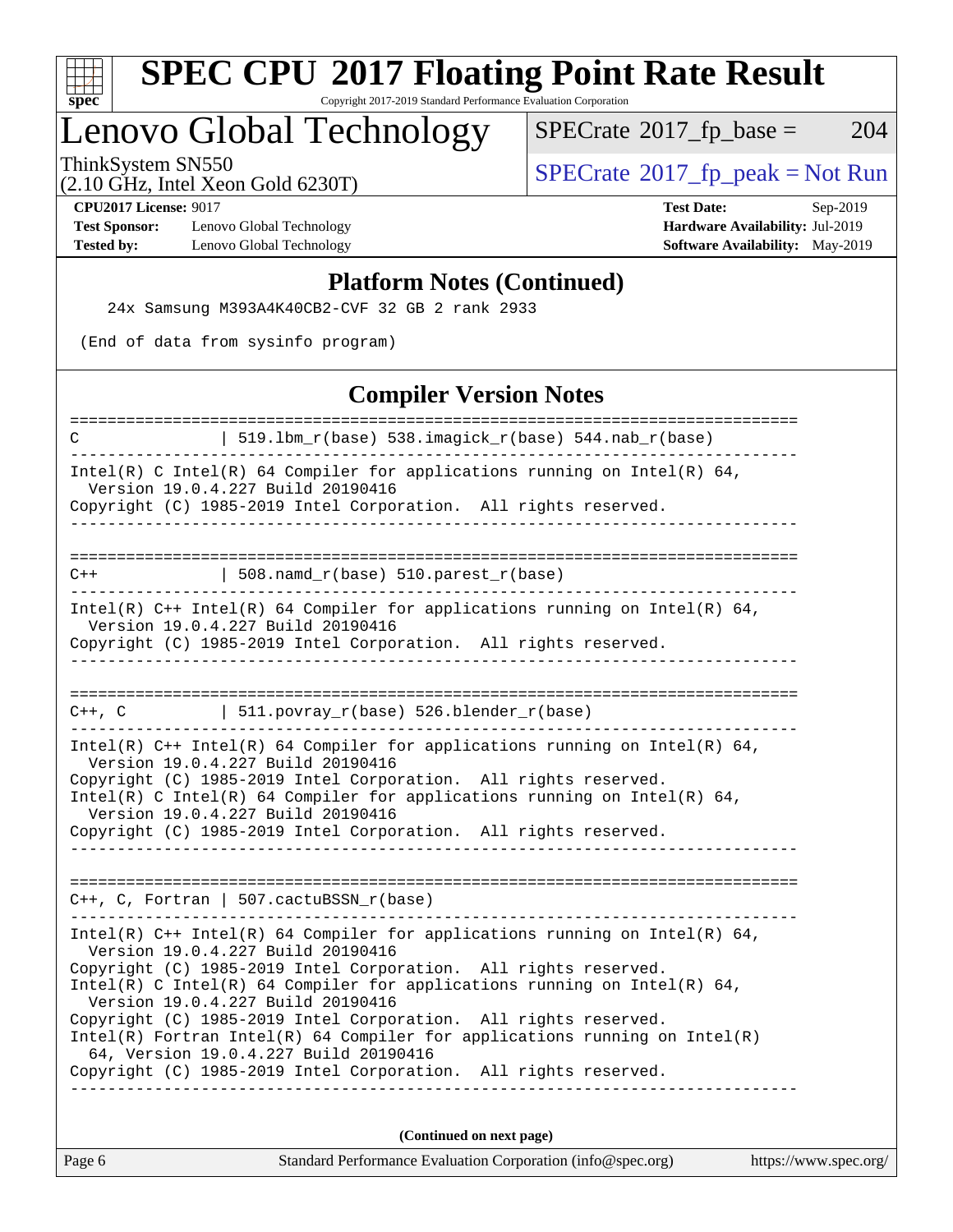

## Lenovo Global Technology

 $SPECTate$ <sup>®</sup>[2017\\_fp\\_base =](http://www.spec.org/auto/cpu2017/Docs/result-fields.html#SPECrate2017fpbase) 204

(2.10 GHz, Intel Xeon Gold 6230T)

ThinkSystem SN550<br>  $(2.10 \text{ GHz}_{\text{total}} \text{ York})$  [SPECrate](http://www.spec.org/auto/cpu2017/Docs/result-fields.html#SPECrate2017fppeak)®[2017\\_fp\\_peak = N](http://www.spec.org/auto/cpu2017/Docs/result-fields.html#SPECrate2017fppeak)ot Run

**[Test Sponsor:](http://www.spec.org/auto/cpu2017/Docs/result-fields.html#TestSponsor)** Lenovo Global Technology **[Hardware Availability:](http://www.spec.org/auto/cpu2017/Docs/result-fields.html#HardwareAvailability)** Jul-2019 **[Tested by:](http://www.spec.org/auto/cpu2017/Docs/result-fields.html#Testedby)** Lenovo Global Technology **[Software Availability:](http://www.spec.org/auto/cpu2017/Docs/result-fields.html#SoftwareAvailability)** May-2019

**[CPU2017 License:](http://www.spec.org/auto/cpu2017/Docs/result-fields.html#CPU2017License)** 9017 **[Test Date:](http://www.spec.org/auto/cpu2017/Docs/result-fields.html#TestDate)** Sep-2019

#### **[Compiler Version Notes \(Continued\)](http://www.spec.org/auto/cpu2017/Docs/result-fields.html#CompilerVersionNotes)**

| 503.bwayes $r(base)$ 549.fotonik3d $r(base)$ 554.roms $r(base)$<br>Fortran                                                                                                                                                                                                                                                                                                 |  |
|----------------------------------------------------------------------------------------------------------------------------------------------------------------------------------------------------------------------------------------------------------------------------------------------------------------------------------------------------------------------------|--|
| Intel(R) Fortran Intel(R) 64 Compiler for applications running on Intel(R)<br>64, Version 19.0.4.227 Build 20190416<br>Copyright (C) 1985-2019 Intel Corporation. All rights reserved.                                                                                                                                                                                     |  |
| Fortran, C $\vert$ 521.wrf_r(base) 527.cam4_r(base)                                                                                                                                                                                                                                                                                                                        |  |
| Intel(R) Fortran Intel(R) 64 Compiler for applications running on Intel(R)<br>64, Version 19.0.4.227 Build 20190416<br>Copyright (C) 1985-2019 Intel Corporation. All rights reserved.<br>Intel(R) C Intel(R) 64 Compiler for applications running on Intel(R) 64,<br>Version 19.0.4.227 Build 20190416<br>Copyright (C) 1985-2019 Intel Corporation. All rights reserved. |  |

### **[Base Compiler Invocation](http://www.spec.org/auto/cpu2017/Docs/result-fields.html#BaseCompilerInvocation)**

[C benchmarks](http://www.spec.org/auto/cpu2017/Docs/result-fields.html#Cbenchmarks): [icc -m64 -std=c11](http://www.spec.org/cpu2017/results/res2019q4/cpu2017-20191014-19171.flags.html#user_CCbase_intel_icc_64bit_c11_33ee0cdaae7deeeab2a9725423ba97205ce30f63b9926c2519791662299b76a0318f32ddfffdc46587804de3178b4f9328c46fa7c2b0cd779d7a61945c91cd35)

[C++ benchmarks:](http://www.spec.org/auto/cpu2017/Docs/result-fields.html#CXXbenchmarks) [icpc -m64](http://www.spec.org/cpu2017/results/res2019q4/cpu2017-20191014-19171.flags.html#user_CXXbase_intel_icpc_64bit_4ecb2543ae3f1412ef961e0650ca070fec7b7afdcd6ed48761b84423119d1bf6bdf5cad15b44d48e7256388bc77273b966e5eb805aefd121eb22e9299b2ec9d9)

[Fortran benchmarks](http://www.spec.org/auto/cpu2017/Docs/result-fields.html#Fortranbenchmarks): [ifort -m64](http://www.spec.org/cpu2017/results/res2019q4/cpu2017-20191014-19171.flags.html#user_FCbase_intel_ifort_64bit_24f2bb282fbaeffd6157abe4f878425411749daecae9a33200eee2bee2fe76f3b89351d69a8130dd5949958ce389cf37ff59a95e7a40d588e8d3a57e0c3fd751)

[Benchmarks using both Fortran and C](http://www.spec.org/auto/cpu2017/Docs/result-fields.html#BenchmarksusingbothFortranandC): [ifort -m64](http://www.spec.org/cpu2017/results/res2019q4/cpu2017-20191014-19171.flags.html#user_CC_FCbase_intel_ifort_64bit_24f2bb282fbaeffd6157abe4f878425411749daecae9a33200eee2bee2fe76f3b89351d69a8130dd5949958ce389cf37ff59a95e7a40d588e8d3a57e0c3fd751) [icc -m64 -std=c11](http://www.spec.org/cpu2017/results/res2019q4/cpu2017-20191014-19171.flags.html#user_CC_FCbase_intel_icc_64bit_c11_33ee0cdaae7deeeab2a9725423ba97205ce30f63b9926c2519791662299b76a0318f32ddfffdc46587804de3178b4f9328c46fa7c2b0cd779d7a61945c91cd35)

[Benchmarks using both C and C++](http://www.spec.org/auto/cpu2017/Docs/result-fields.html#BenchmarksusingbothCandCXX): [icpc -m64](http://www.spec.org/cpu2017/results/res2019q4/cpu2017-20191014-19171.flags.html#user_CC_CXXbase_intel_icpc_64bit_4ecb2543ae3f1412ef961e0650ca070fec7b7afdcd6ed48761b84423119d1bf6bdf5cad15b44d48e7256388bc77273b966e5eb805aefd121eb22e9299b2ec9d9) [icc -m64 -std=c11](http://www.spec.org/cpu2017/results/res2019q4/cpu2017-20191014-19171.flags.html#user_CC_CXXbase_intel_icc_64bit_c11_33ee0cdaae7deeeab2a9725423ba97205ce30f63b9926c2519791662299b76a0318f32ddfffdc46587804de3178b4f9328c46fa7c2b0cd779d7a61945c91cd35)

[Benchmarks using Fortran, C, and C++:](http://www.spec.org/auto/cpu2017/Docs/result-fields.html#BenchmarksusingFortranCandCXX) [icpc -m64](http://www.spec.org/cpu2017/results/res2019q4/cpu2017-20191014-19171.flags.html#user_CC_CXX_FCbase_intel_icpc_64bit_4ecb2543ae3f1412ef961e0650ca070fec7b7afdcd6ed48761b84423119d1bf6bdf5cad15b44d48e7256388bc77273b966e5eb805aefd121eb22e9299b2ec9d9) [icc -m64 -std=c11](http://www.spec.org/cpu2017/results/res2019q4/cpu2017-20191014-19171.flags.html#user_CC_CXX_FCbase_intel_icc_64bit_c11_33ee0cdaae7deeeab2a9725423ba97205ce30f63b9926c2519791662299b76a0318f32ddfffdc46587804de3178b4f9328c46fa7c2b0cd779d7a61945c91cd35) [ifort -m64](http://www.spec.org/cpu2017/results/res2019q4/cpu2017-20191014-19171.flags.html#user_CC_CXX_FCbase_intel_ifort_64bit_24f2bb282fbaeffd6157abe4f878425411749daecae9a33200eee2bee2fe76f3b89351d69a8130dd5949958ce389cf37ff59a95e7a40d588e8d3a57e0c3fd751)

### **[Base Portability Flags](http://www.spec.org/auto/cpu2017/Docs/result-fields.html#BasePortabilityFlags)**

503.bwaves\_r: [-DSPEC\\_LP64](http://www.spec.org/cpu2017/results/res2019q4/cpu2017-20191014-19171.flags.html#suite_basePORTABILITY503_bwaves_r_DSPEC_LP64)

**(Continued on next page)**

Page 7 Standard Performance Evaluation Corporation [\(info@spec.org\)](mailto:info@spec.org) <https://www.spec.org/>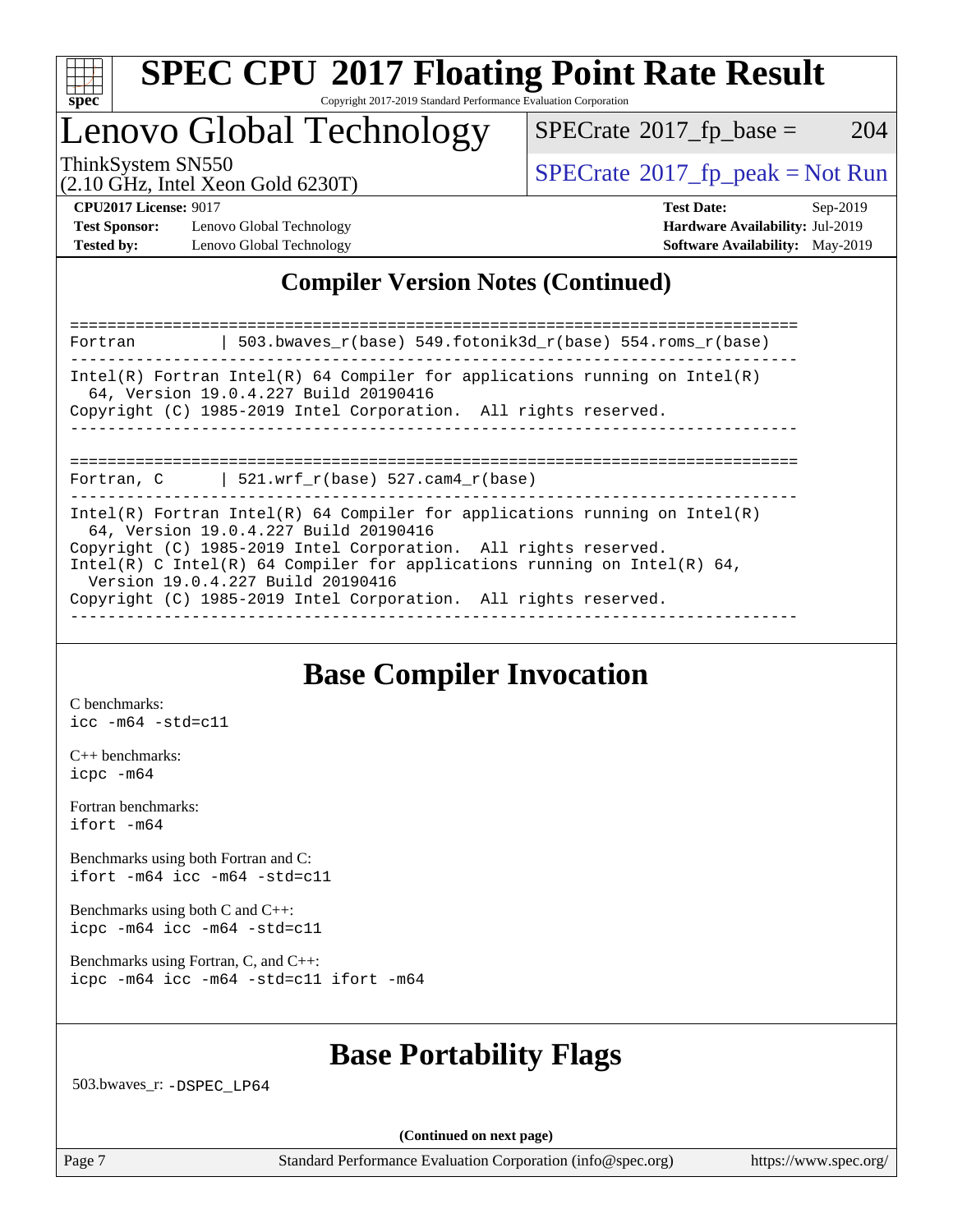

Lenovo Global Technology

 $SPECTate$ <sup>®</sup>[2017\\_fp\\_base =](http://www.spec.org/auto/cpu2017/Docs/result-fields.html#SPECrate2017fpbase) 204

(2.10 GHz, Intel Xeon Gold 6230T)

ThinkSystem SN550<br>  $SPECTR_{10}$  [SPECrate](http://www.spec.org/auto/cpu2017/Docs/result-fields.html#SPECrate2017fppeak)®[2017\\_fp\\_peak = N](http://www.spec.org/auto/cpu2017/Docs/result-fields.html#SPECrate2017fppeak)ot Run

**[Test Sponsor:](http://www.spec.org/auto/cpu2017/Docs/result-fields.html#TestSponsor)** Lenovo Global Technology **[Hardware Availability:](http://www.spec.org/auto/cpu2017/Docs/result-fields.html#HardwareAvailability)** Jul-2019 **[Tested by:](http://www.spec.org/auto/cpu2017/Docs/result-fields.html#Testedby)** Lenovo Global Technology **[Software Availability:](http://www.spec.org/auto/cpu2017/Docs/result-fields.html#SoftwareAvailability)** May-2019

**[CPU2017 License:](http://www.spec.org/auto/cpu2017/Docs/result-fields.html#CPU2017License)** 9017 **[Test Date:](http://www.spec.org/auto/cpu2017/Docs/result-fields.html#TestDate)** Sep-2019

### **[Base Portability Flags \(Continued\)](http://www.spec.org/auto/cpu2017/Docs/result-fields.html#BasePortabilityFlags)**

 507.cactuBSSN\_r: [-DSPEC\\_LP64](http://www.spec.org/cpu2017/results/res2019q4/cpu2017-20191014-19171.flags.html#suite_basePORTABILITY507_cactuBSSN_r_DSPEC_LP64) 508.namd\_r: [-DSPEC\\_LP64](http://www.spec.org/cpu2017/results/res2019q4/cpu2017-20191014-19171.flags.html#suite_basePORTABILITY508_namd_r_DSPEC_LP64) 510.parest\_r: [-DSPEC\\_LP64](http://www.spec.org/cpu2017/results/res2019q4/cpu2017-20191014-19171.flags.html#suite_basePORTABILITY510_parest_r_DSPEC_LP64) 511.povray\_r: [-DSPEC\\_LP64](http://www.spec.org/cpu2017/results/res2019q4/cpu2017-20191014-19171.flags.html#suite_basePORTABILITY511_povray_r_DSPEC_LP64) 519.lbm\_r: [-DSPEC\\_LP64](http://www.spec.org/cpu2017/results/res2019q4/cpu2017-20191014-19171.flags.html#suite_basePORTABILITY519_lbm_r_DSPEC_LP64) 521.wrf\_r: [-DSPEC\\_LP64](http://www.spec.org/cpu2017/results/res2019q4/cpu2017-20191014-19171.flags.html#suite_basePORTABILITY521_wrf_r_DSPEC_LP64) [-DSPEC\\_CASE\\_FLAG](http://www.spec.org/cpu2017/results/res2019q4/cpu2017-20191014-19171.flags.html#b521.wrf_r_baseCPORTABILITY_DSPEC_CASE_FLAG) [-convert big\\_endian](http://www.spec.org/cpu2017/results/res2019q4/cpu2017-20191014-19171.flags.html#user_baseFPORTABILITY521_wrf_r_convert_big_endian_c3194028bc08c63ac5d04de18c48ce6d347e4e562e8892b8bdbdc0214820426deb8554edfa529a3fb25a586e65a3d812c835984020483e7e73212c4d31a38223) 526.blender\_r: [-DSPEC\\_LP64](http://www.spec.org/cpu2017/results/res2019q4/cpu2017-20191014-19171.flags.html#suite_basePORTABILITY526_blender_r_DSPEC_LP64) [-DSPEC\\_LINUX](http://www.spec.org/cpu2017/results/res2019q4/cpu2017-20191014-19171.flags.html#b526.blender_r_baseCPORTABILITY_DSPEC_LINUX) [-funsigned-char](http://www.spec.org/cpu2017/results/res2019q4/cpu2017-20191014-19171.flags.html#user_baseCPORTABILITY526_blender_r_force_uchar_40c60f00ab013830e2dd6774aeded3ff59883ba5a1fc5fc14077f794d777847726e2a5858cbc7672e36e1b067e7e5c1d9a74f7176df07886a243d7cc18edfe67) 527.cam4\_r: [-DSPEC\\_LP64](http://www.spec.org/cpu2017/results/res2019q4/cpu2017-20191014-19171.flags.html#suite_basePORTABILITY527_cam4_r_DSPEC_LP64) [-DSPEC\\_CASE\\_FLAG](http://www.spec.org/cpu2017/results/res2019q4/cpu2017-20191014-19171.flags.html#b527.cam4_r_baseCPORTABILITY_DSPEC_CASE_FLAG) 538.imagick\_r: [-DSPEC\\_LP64](http://www.spec.org/cpu2017/results/res2019q4/cpu2017-20191014-19171.flags.html#suite_basePORTABILITY538_imagick_r_DSPEC_LP64) 544.nab\_r: [-DSPEC\\_LP64](http://www.spec.org/cpu2017/results/res2019q4/cpu2017-20191014-19171.flags.html#suite_basePORTABILITY544_nab_r_DSPEC_LP64) 549.fotonik3d\_r: [-DSPEC\\_LP64](http://www.spec.org/cpu2017/results/res2019q4/cpu2017-20191014-19171.flags.html#suite_basePORTABILITY549_fotonik3d_r_DSPEC_LP64) 554.roms\_r: [-DSPEC\\_LP64](http://www.spec.org/cpu2017/results/res2019q4/cpu2017-20191014-19171.flags.html#suite_basePORTABILITY554_roms_r_DSPEC_LP64)

### **[Base Optimization Flags](http://www.spec.org/auto/cpu2017/Docs/result-fields.html#BaseOptimizationFlags)**

[C benchmarks](http://www.spec.org/auto/cpu2017/Docs/result-fields.html#Cbenchmarks): [-xCORE-AVX2](http://www.spec.org/cpu2017/results/res2019q4/cpu2017-20191014-19171.flags.html#user_CCbase_f-xCORE-AVX2) [-ipo](http://www.spec.org/cpu2017/results/res2019q4/cpu2017-20191014-19171.flags.html#user_CCbase_f-ipo) [-O3](http://www.spec.org/cpu2017/results/res2019q4/cpu2017-20191014-19171.flags.html#user_CCbase_f-O3) [-no-prec-div](http://www.spec.org/cpu2017/results/res2019q4/cpu2017-20191014-19171.flags.html#user_CCbase_f-no-prec-div) [-qopt-prefetch](http://www.spec.org/cpu2017/results/res2019q4/cpu2017-20191014-19171.flags.html#user_CCbase_f-qopt-prefetch) [-ffinite-math-only](http://www.spec.org/cpu2017/results/res2019q4/cpu2017-20191014-19171.flags.html#user_CCbase_f_finite_math_only_cb91587bd2077682c4b38af759c288ed7c732db004271a9512da14a4f8007909a5f1427ecbf1a0fb78ff2a814402c6114ac565ca162485bbcae155b5e4258871) [-qopt-mem-layout-trans=4](http://www.spec.org/cpu2017/results/res2019q4/cpu2017-20191014-19171.flags.html#user_CCbase_f-qopt-mem-layout-trans_fa39e755916c150a61361b7846f310bcdf6f04e385ef281cadf3647acec3f0ae266d1a1d22d972a7087a248fd4e6ca390a3634700869573d231a252c784941a8)

[C++ benchmarks:](http://www.spec.org/auto/cpu2017/Docs/result-fields.html#CXXbenchmarks)

[-xCORE-AVX2](http://www.spec.org/cpu2017/results/res2019q4/cpu2017-20191014-19171.flags.html#user_CXXbase_f-xCORE-AVX2) [-ipo](http://www.spec.org/cpu2017/results/res2019q4/cpu2017-20191014-19171.flags.html#user_CXXbase_f-ipo) [-O3](http://www.spec.org/cpu2017/results/res2019q4/cpu2017-20191014-19171.flags.html#user_CXXbase_f-O3) [-no-prec-div](http://www.spec.org/cpu2017/results/res2019q4/cpu2017-20191014-19171.flags.html#user_CXXbase_f-no-prec-div) [-qopt-prefetch](http://www.spec.org/cpu2017/results/res2019q4/cpu2017-20191014-19171.flags.html#user_CXXbase_f-qopt-prefetch) [-ffinite-math-only](http://www.spec.org/cpu2017/results/res2019q4/cpu2017-20191014-19171.flags.html#user_CXXbase_f_finite_math_only_cb91587bd2077682c4b38af759c288ed7c732db004271a9512da14a4f8007909a5f1427ecbf1a0fb78ff2a814402c6114ac565ca162485bbcae155b5e4258871) [-qopt-mem-layout-trans=4](http://www.spec.org/cpu2017/results/res2019q4/cpu2017-20191014-19171.flags.html#user_CXXbase_f-qopt-mem-layout-trans_fa39e755916c150a61361b7846f310bcdf6f04e385ef281cadf3647acec3f0ae266d1a1d22d972a7087a248fd4e6ca390a3634700869573d231a252c784941a8)

[Fortran benchmarks](http://www.spec.org/auto/cpu2017/Docs/result-fields.html#Fortranbenchmarks):

[-xCORE-AVX2](http://www.spec.org/cpu2017/results/res2019q4/cpu2017-20191014-19171.flags.html#user_FCbase_f-xCORE-AVX2) [-ipo](http://www.spec.org/cpu2017/results/res2019q4/cpu2017-20191014-19171.flags.html#user_FCbase_f-ipo) [-O3](http://www.spec.org/cpu2017/results/res2019q4/cpu2017-20191014-19171.flags.html#user_FCbase_f-O3) [-no-prec-div](http://www.spec.org/cpu2017/results/res2019q4/cpu2017-20191014-19171.flags.html#user_FCbase_f-no-prec-div) [-qopt-prefetch](http://www.spec.org/cpu2017/results/res2019q4/cpu2017-20191014-19171.flags.html#user_FCbase_f-qopt-prefetch) [-ffinite-math-only](http://www.spec.org/cpu2017/results/res2019q4/cpu2017-20191014-19171.flags.html#user_FCbase_f_finite_math_only_cb91587bd2077682c4b38af759c288ed7c732db004271a9512da14a4f8007909a5f1427ecbf1a0fb78ff2a814402c6114ac565ca162485bbcae155b5e4258871) [-qopt-mem-layout-trans=4](http://www.spec.org/cpu2017/results/res2019q4/cpu2017-20191014-19171.flags.html#user_FCbase_f-qopt-mem-layout-trans_fa39e755916c150a61361b7846f310bcdf6f04e385ef281cadf3647acec3f0ae266d1a1d22d972a7087a248fd4e6ca390a3634700869573d231a252c784941a8) [-auto](http://www.spec.org/cpu2017/results/res2019q4/cpu2017-20191014-19171.flags.html#user_FCbase_f-auto) [-nostandard-realloc-lhs](http://www.spec.org/cpu2017/results/res2019q4/cpu2017-20191014-19171.flags.html#user_FCbase_f_2003_std_realloc_82b4557e90729c0f113870c07e44d33d6f5a304b4f63d4c15d2d0f1fab99f5daaed73bdb9275d9ae411527f28b936061aa8b9c8f2d63842963b95c9dd6426b8a) [-align array32byte](http://www.spec.org/cpu2017/results/res2019q4/cpu2017-20191014-19171.flags.html#user_FCbase_align_array32byte_b982fe038af199962ba9a80c053b8342c548c85b40b8e86eb3cc33dee0d7986a4af373ac2d51c3f7cf710a18d62fdce2948f201cd044323541f22fc0fffc51b6)

[Benchmarks using both Fortran and C](http://www.spec.org/auto/cpu2017/Docs/result-fields.html#BenchmarksusingbothFortranandC):

[-xCORE-AVX2](http://www.spec.org/cpu2017/results/res2019q4/cpu2017-20191014-19171.flags.html#user_CC_FCbase_f-xCORE-AVX2) [-ipo](http://www.spec.org/cpu2017/results/res2019q4/cpu2017-20191014-19171.flags.html#user_CC_FCbase_f-ipo) [-O3](http://www.spec.org/cpu2017/results/res2019q4/cpu2017-20191014-19171.flags.html#user_CC_FCbase_f-O3) [-no-prec-div](http://www.spec.org/cpu2017/results/res2019q4/cpu2017-20191014-19171.flags.html#user_CC_FCbase_f-no-prec-div) [-qopt-prefetch](http://www.spec.org/cpu2017/results/res2019q4/cpu2017-20191014-19171.flags.html#user_CC_FCbase_f-qopt-prefetch) [-ffinite-math-only](http://www.spec.org/cpu2017/results/res2019q4/cpu2017-20191014-19171.flags.html#user_CC_FCbase_f_finite_math_only_cb91587bd2077682c4b38af759c288ed7c732db004271a9512da14a4f8007909a5f1427ecbf1a0fb78ff2a814402c6114ac565ca162485bbcae155b5e4258871) [-qopt-mem-layout-trans=4](http://www.spec.org/cpu2017/results/res2019q4/cpu2017-20191014-19171.flags.html#user_CC_FCbase_f-qopt-mem-layout-trans_fa39e755916c150a61361b7846f310bcdf6f04e385ef281cadf3647acec3f0ae266d1a1d22d972a7087a248fd4e6ca390a3634700869573d231a252c784941a8) [-auto](http://www.spec.org/cpu2017/results/res2019q4/cpu2017-20191014-19171.flags.html#user_CC_FCbase_f-auto) [-nostandard-realloc-lhs](http://www.spec.org/cpu2017/results/res2019q4/cpu2017-20191014-19171.flags.html#user_CC_FCbase_f_2003_std_realloc_82b4557e90729c0f113870c07e44d33d6f5a304b4f63d4c15d2d0f1fab99f5daaed73bdb9275d9ae411527f28b936061aa8b9c8f2d63842963b95c9dd6426b8a) [-align array32byte](http://www.spec.org/cpu2017/results/res2019q4/cpu2017-20191014-19171.flags.html#user_CC_FCbase_align_array32byte_b982fe038af199962ba9a80c053b8342c548c85b40b8e86eb3cc33dee0d7986a4af373ac2d51c3f7cf710a18d62fdce2948f201cd044323541f22fc0fffc51b6)

[Benchmarks using both C and C++](http://www.spec.org/auto/cpu2017/Docs/result-fields.html#BenchmarksusingbothCandCXX): [-xCORE-AVX2](http://www.spec.org/cpu2017/results/res2019q4/cpu2017-20191014-19171.flags.html#user_CC_CXXbase_f-xCORE-AVX2) [-ipo](http://www.spec.org/cpu2017/results/res2019q4/cpu2017-20191014-19171.flags.html#user_CC_CXXbase_f-ipo) [-O3](http://www.spec.org/cpu2017/results/res2019q4/cpu2017-20191014-19171.flags.html#user_CC_CXXbase_f-O3) [-no-prec-div](http://www.spec.org/cpu2017/results/res2019q4/cpu2017-20191014-19171.flags.html#user_CC_CXXbase_f-no-prec-div) [-qopt-prefetch](http://www.spec.org/cpu2017/results/res2019q4/cpu2017-20191014-19171.flags.html#user_CC_CXXbase_f-qopt-prefetch) [-ffinite-math-only](http://www.spec.org/cpu2017/results/res2019q4/cpu2017-20191014-19171.flags.html#user_CC_CXXbase_f_finite_math_only_cb91587bd2077682c4b38af759c288ed7c732db004271a9512da14a4f8007909a5f1427ecbf1a0fb78ff2a814402c6114ac565ca162485bbcae155b5e4258871) [-qopt-mem-layout-trans=4](http://www.spec.org/cpu2017/results/res2019q4/cpu2017-20191014-19171.flags.html#user_CC_CXXbase_f-qopt-mem-layout-trans_fa39e755916c150a61361b7846f310bcdf6f04e385ef281cadf3647acec3f0ae266d1a1d22d972a7087a248fd4e6ca390a3634700869573d231a252c784941a8)

[Benchmarks using Fortran, C, and C++:](http://www.spec.org/auto/cpu2017/Docs/result-fields.html#BenchmarksusingFortranCandCXX)

```
-xCORE-AVX2 -ipo -O3 -no-prec-div -qopt-prefetch -ffinite-math-only
-qopt-mem-layout-trans=4 -auto -nostandard-realloc-lhs
-align array32byte
```